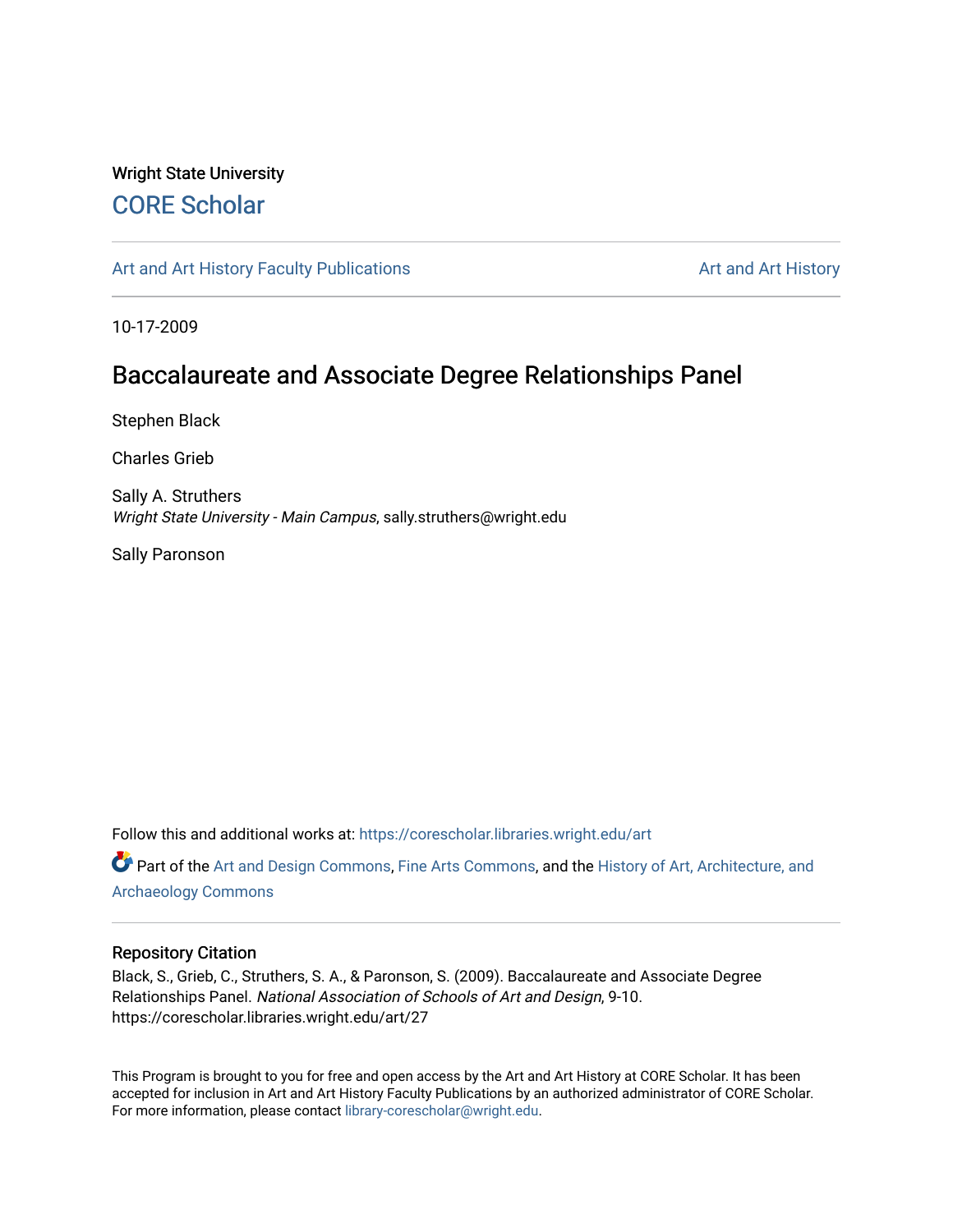**NATIONAL ASSOCIATION OF SCHOOLS OF ART AND DESIGN** 

# **PROGRAM**

**Sixty-Fifth Annual Meeting**

**October 15 – 17, 2009**

**Omni William Penn Hotel Pittsburgh, Pennsylvania**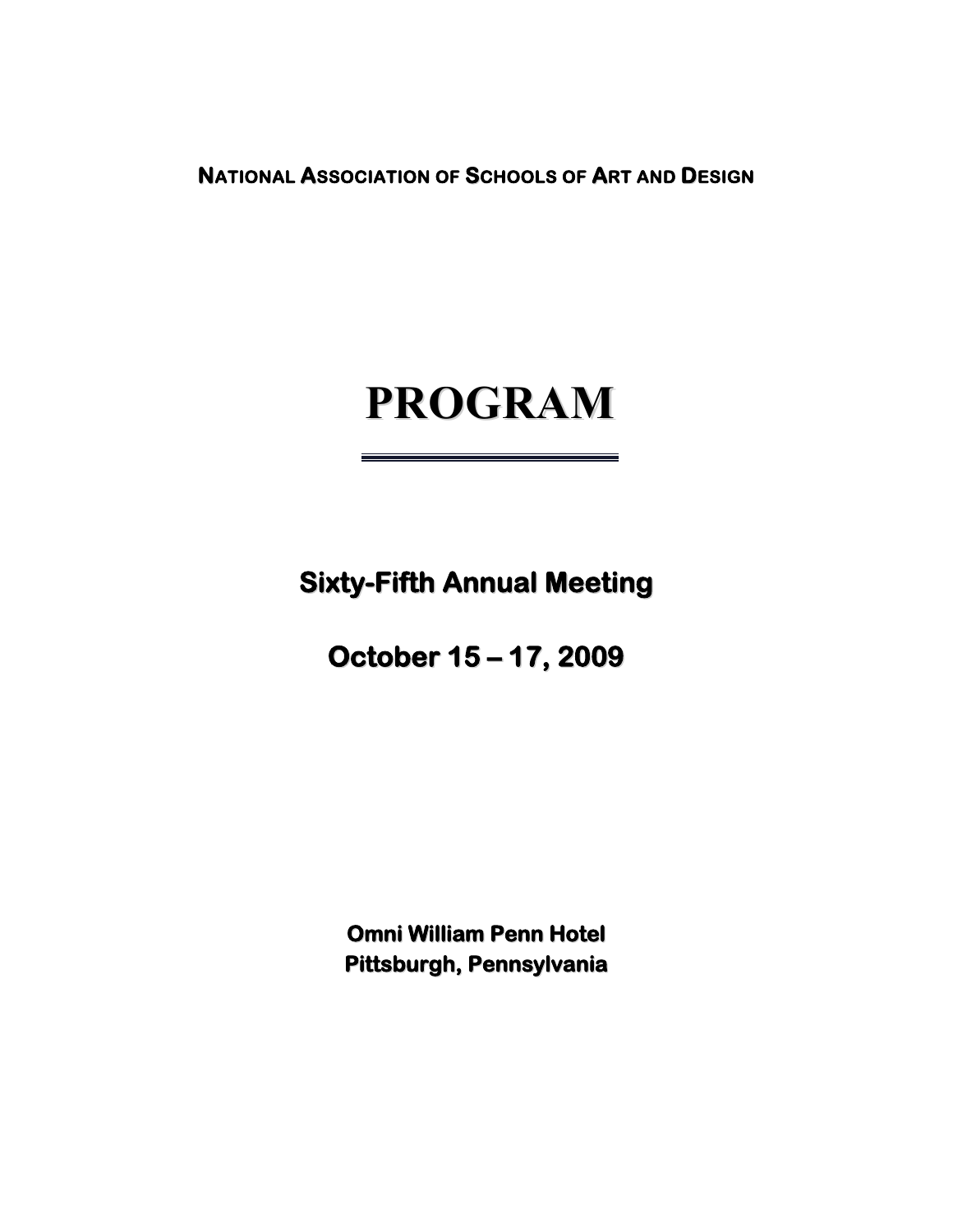#### **NATIONAL ASSOCIATION OF SCHOOLS OF ART AND DESIGN**

### **65th Annual Meeting**

### **Program of Events**

**October 15-17, 2009**

#### **Please note the following key to the meeting floors:**

*(ML) Mezzanine Level (CL) Conference Level (17) 17th Floor*

#### **Wednesday, October 14**

| $1:00$ p.m.-<br>$5:00$ p.m. | <b>COMMISSION ON ACCREDITATION</b><br>(Members only)                                                                                          | 17 <sup>th</sup> Floor Coat Check |
|-----------------------------|-----------------------------------------------------------------------------------------------------------------------------------------------|-----------------------------------|
| $1:00$ p.m.-<br>$6:00$ p.m. | <b>REGISTRATION</b>                                                                                                                           | 17 <sup>th</sup> Floor Coat Check |
| 1:45 p.m.-<br>$5:00$ p.m.   | <b>WORKSHOP FOR VISITING EVALUATORS</b><br>(By invitation only)                                                                               | <b>Lawrence Welk (ML)</b>         |
| 1:45 p.m.-<br>$5:00$ p.m.   | <b>WORKSHOP FOR EXPERIENCED EVALUATORS</b><br>(By invitation only)                                                                            | Frick (CL)                        |
| $2:00$ p.m.-<br>$5:15$ p.m. | <b>PRE-MEETING WORKSHOP FOR NEW AND</b><br>ASPIRING ART AND DESIGN ADMINISTRATORS<br><b>IN HIGHER EDUCATION</b><br>(By pre-registration only) | Conference A (CL)                 |

#### **Thursday, October 15**

| 8:00 a.m.-<br>$5:00$ p.m.  | <b>REGISTRATION</b>                                                 | 17 <sup>th</sup> Floor Coat Check |
|----------------------------|---------------------------------------------------------------------|-----------------------------------|
| 8:00 a.m.-<br>$12:00$ Noon | <b>COMMISSION ON ACCREDITATION</b><br>(Members only)                | Allegheny (17)                    |
| $8:30$ a.m.-<br>1:45 p.m.  | <b>PRE-MEETING WORKSHOP</b><br>(Continued from Wednesday afternoon) | Conference A (CL)                 |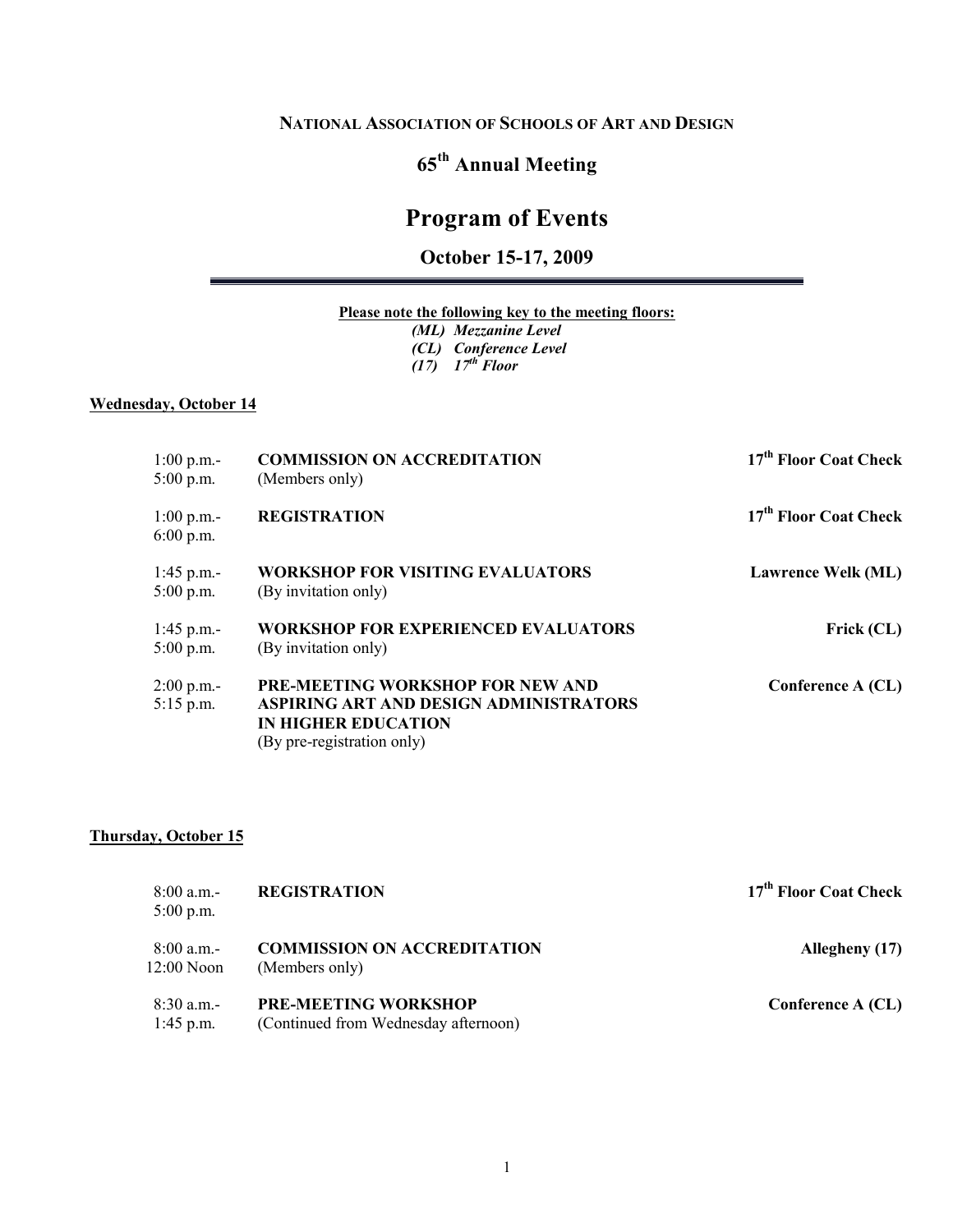#### **Thursday (continued)**

| $9:00$ a.m.-<br>$5:00$ p.m. | <b>WORKSHOP FOR VISITING EVALUATORS</b><br>(By invitation only)                                                                                                                                                                                                                                                                                                          | <b>Lawrence Welk (ML)</b>  |
|-----------------------------|--------------------------------------------------------------------------------------------------------------------------------------------------------------------------------------------------------------------------------------------------------------------------------------------------------------------------------------------------------------------------|----------------------------|
| 9:00 a.m.-<br>$5:00$ p.m.   | <b>WORKSHOP FOR EXPERIENCED EVALUATORS</b><br>(By invitation only)                                                                                                                                                                                                                                                                                                       | Frick (CL)                 |
| 12:30 p.m.<br>$1:45$ p.m.   | <b>EXECUTIVE COMMITTEE LUNCHEON MEETING</b>                                                                                                                                                                                                                                                                                                                              | Laughlin (CL)              |
| $2:00$ p.m.-<br>$5:00$ p.m. | <b>BOARD OF DIRECTORS BUSINESS AND</b><br><b>SEMINAR MEETING</b>                                                                                                                                                                                                                                                                                                         | Phipps (CL)                |
| $2:00$ p.m.-<br>$2:50$ p.m. | <b>HEADS I: COMPLETING AND SUBMITTING</b><br>THE HEADS DATA SURVEY                                                                                                                                                                                                                                                                                                       | Conference A (CL)          |
|                             | This session will provide an in-depth review of procedures for online submission of the<br>HEADS Data Survey for degree-granting institutions. Primarily intended for first-time<br>participants, this section-by-section overview of the Survey will explain in detail the Survey<br>submission process, types of data collected, and how to calculate certain figures. |                            |
|                             | Mark Marion, NASAD National Office                                                                                                                                                                                                                                                                                                                                       |                            |
| $2:00$ p.m.-<br>$2:50$ p.m. | DEVELOPING WRITING AND PUBLIC SPEAKING<br><b>ABILITIES IN UNDERGRADUATE PROGRAMS</b>                                                                                                                                                                                                                                                                                     | <b>Grand Ballroom (17)</b> |
|                             | How can art and design administrators and faculties work most productively with the issue<br>of student writing and public speaking? What are the primary issues and forces at work?                                                                                                                                                                                     |                            |

For example, what is the relationship between general writing and speaking skills and those specific to being articulate about matters of art and design? Are there ways to connect studio, art/design history, and liberal arts studies in ways that reinforce writing and speaking competence? What about capstone projects – experience with the various types of art/design writing, evolving relationships between word and image, and the rhetoric of advocacy in art and design?

| <i>Presenters:</i> | Vince Leo, Minneapolis College of Art and Design<br>Christina Halliday, Ontario College of Art and Design |
|--------------------|-----------------------------------------------------------------------------------------------------------|
| <i>Moderator:</i>  | Brian Lucid, Massachusetts College of Art and Design                                                      |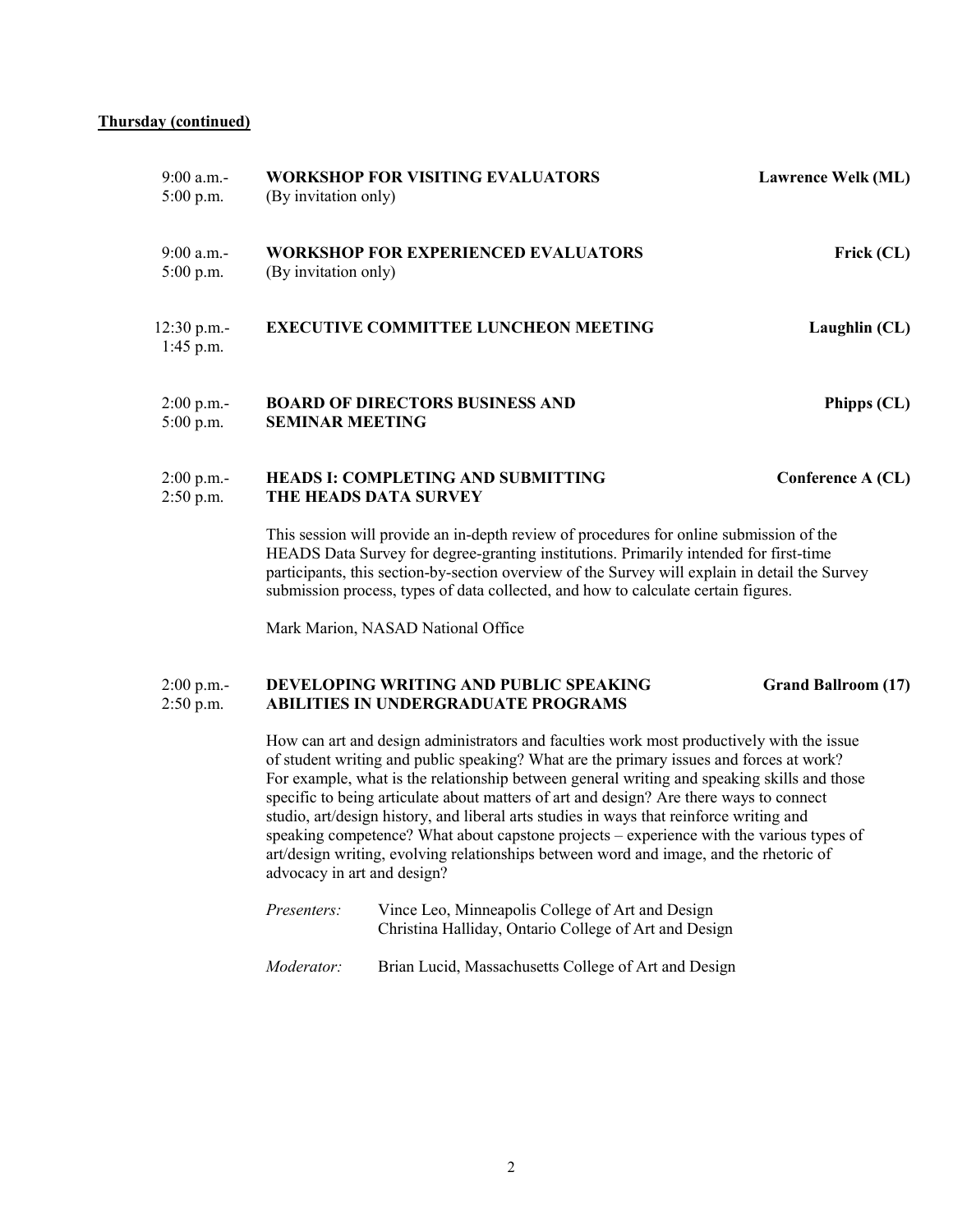#### 3:00 p.m.- **HEADS II: USING HEADS STATISTICAL DATA FOR Conference A (CL)** 3:50 p.m. **INSTITUTIONAL PLANNING AND PROJECTIONS**

The institutional research data gathered and compiled by the Higher Education Arts Data Services Project constitute a unique and valuable resource for art executives at degreegranting institutions. This session will provide a detailed overview of statistics contained in the HEADS Data Summaries (the aggregate reports compiled annually from HEADS Data Surveys), the use of HEADS Special Reports for comparison among specific peer institutions, and potential uses for HEADS data in local policy discussions and administrative planning.

Mark Marion, NASAD National Office

#### 3:00 p.m.- **INTERNATIONAL UPDATE Grand Ballroom (17)**

3:50 p.m.

The international scene continues to evolve in fascinating ways. This session will provide brief overviews of student and faculty exchanges, program growth, and engagement of United States institutions in various regions of the world. This session is intended to be especially useful for those who may be wondering what may be next in international art/design education. All of these issues will be discussed in the framework of international collaboration.

| <i>Presenters:</i> | Hilary Robinson, Carnegie Mellon University         |
|--------------------|-----------------------------------------------------|
|                    | Joseph S. Lewis, New York State College of Ceramics |
|                    | at Alfred University                                |
|                    | Richard Toscan, Virginia Commonwealth University    |
|                    |                                                     |

*Moderator:* Bryan Rogers, University of Michigan

#### 4:00 p.m.-<br>5:00 p.m. **RESOURCES FOR MANAGEMENT AND ADVOCACY** Conference A (CL) 5:00 p.m. **RESOURCES FOR MANAGEMENT AND ADVOCACY**

Building from basic NASAD information such as "Getting Your Bearings," this session will present a brief orientation to the operations of NASAD. Focus will be on the various resources NASAD provides to assist administrators in all aspects of fulfilling their local responsibilities. Included will be attention to resources regarding assessment, achievement and quality, the work of arts faculties and administrators, and the NASAD standards and guidelines. Individuals attending the NASAD meeting for the first time are especially encouraged to attend. Please note: this session presents a comprehensive overview of NASAD. Detailed information about the accreditation process is available in the following sessions: **"**Orientation to Formats B and C for Self-Study" and "Workshop: Preparing for NASAD Evaluation."

Sister M. Cor Immaculatum Heffernan, I.H.M., Marywood University Karen P. Moynahan, NASAD National Office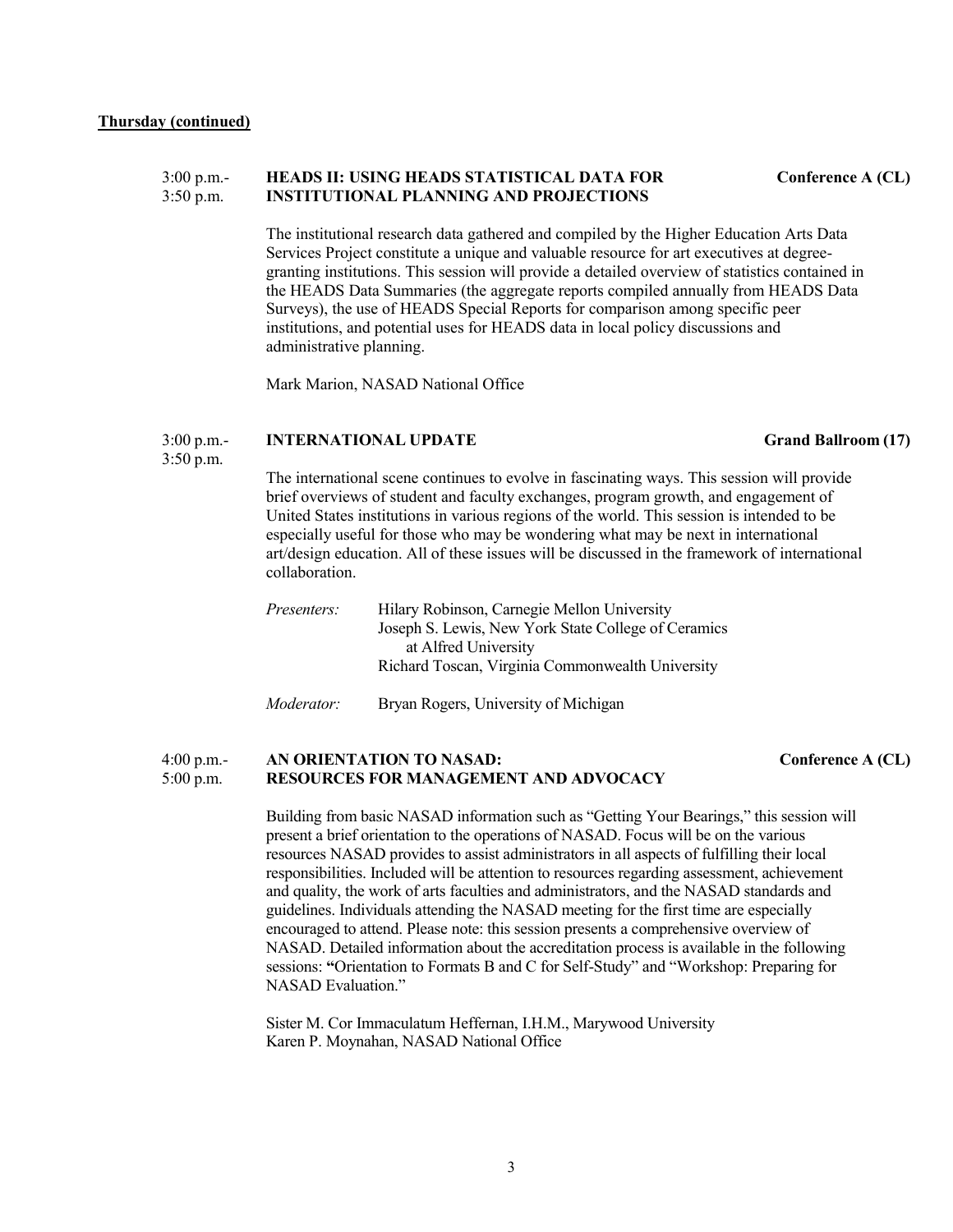#### 4:00 p.m.- **TECHNOLOGY AND THE TEACHING OF Grand Ballroom (17)**<br>5:00 p.m. **ART/DESIGN HISTORY** 5:00 p.m. **ART/DESIGN HISTORY**

Developments in technology continue to add new possibilities for student engagement with art/design history. This session will focus on a number of approaches that have been successful and project where new possibilities may lead. The session will address technological methodologies, but focus more on the relationship of technical pedagogical means to knowledge and skill development in historical content, analysis, and applications in various art/design specializations.

| 5:00 p.m.- |                    | <b>RECEPTION FOR THE ASSOCIATION</b>                                                                          | Sky/Alcove (17) |
|------------|--------------------|---------------------------------------------------------------------------------------------------------------|-----------------|
|            | Moderator:         | Judith Thorpe, University of Connecticut                                                                      |                 |
|            | <i>Presenters:</i> | Kelly Donahue-Wallace, University of North Texas<br>John Jennings, University of Illinois at Urbana-Champaign |                 |

| Phipps (CL)                                          |
|------------------------------------------------------|
| <b>BOARD OF DIRECTORS DINNER AND SEMINAR MEETING</b> |

#### **Friday, October 16**

5:00 p.m.

6:15 p.m. (Cash Bar)

| $7:15$ a.m.-<br>$8:45$ a.m. | <b>CONTINENTAL BREAKFAST FOR THE ASSOCIATION</b> | Urban $(17)$                      |
|-----------------------------|--------------------------------------------------|-----------------------------------|
| 8:00 a.m.                   | <b>REGISTRATION</b>                              | 17 <sup>th</sup> Floor Coat Check |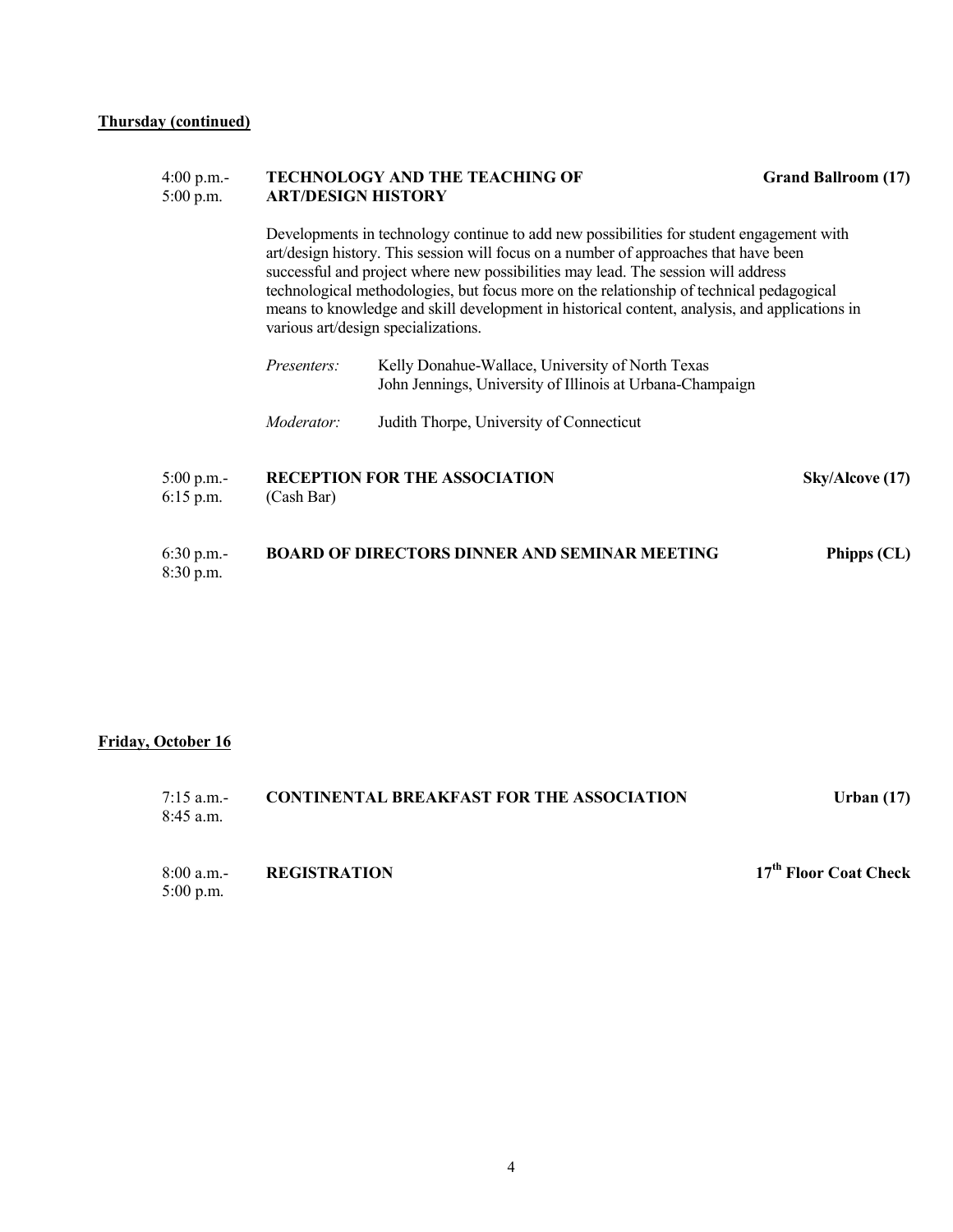| 8:00 a.m.   | <b>OPEN HEARING: MULTIDISCIPLINARY/</b>     |
|-------------|---------------------------------------------|
| $8:50$ a.m. | <b>MULTIMEDIA PERSPECTIVES AND ISSUES -</b> |
|             | ART AND DESIGN + OTHER ARTS DISCIPLINES     |

**Allegheny (17)** 

This hearing will explore issues in multimedia and multidisciplinary studies and artistic work as they relate to art and design departments and programs. Given the large variety of arts, design, and other disciplinary combinations currently being explored, a challenge is simply knowing what is out there, what has been done, what is projected in specific institutions, what might be the future of this area, and how common considerations might help us to assist each other. Therefore, a main goal of this session will be to identify types of work and degrees of engagement in this field. Additional issues to be explored include work being done by students, multimedia opportunities offered by institutions, faculty issues, facilities and resource management, administrative challenges, and research. Comment on other issues will be greatly appreciated. The results of this hearing will be forwarded to the Multi-disciplinary/Multimedia Working Group sponsored by the Council of Arts Accrediting Associations, of which NASAD is a member. A set of springboard discussion points may be found in your Annual Meeting packet.

*Moderator:* Dennison Griffith, Columbus College of Art and Design

*Recorder:* Karen P. Moynahan, NASAD National Office

#### 9:00 a.m.- **FIRST GENERAL SESSION Grand Ballroom (17)** 10:00 a.m. **PLENARY BUSINESS MEETING**

Call to Order by President Robert Milnes Determination of Quorum Reports: Commission on Accreditation Committee on Ethics Treasurer Executive Director Action on Proposed *Handbook* Changes Election of Officers Report of the President New Business

#### 10:15 a.m.- **ECONOMICS AND ADVOCACY I: OVERVIEWS Grand Ballroom (17)**

12:15 p.m.

## 10:15 a.m. **ECONOMICS**<br>11:05 a.m. This presentatio

This presentation will review global and national perspectives, including general economic conditions and economic and political forces at work in goal-setting and decision-making. The presentation will provide a context for administrators in higher education, particularly as they look at opportunities and challenges that may lie ahead. The session will also provide a preparation for the roundtables that follow on Friday afternoon, and the second session on economics and advocacy on Saturday morning.

| <i>Presenter:</i> | George M. Vredeveld, University of Cincinnati              |
|-------------------|------------------------------------------------------------|
| <i>Moderator:</i> | Christopher Cyphers, New York School of Interior<br>Design |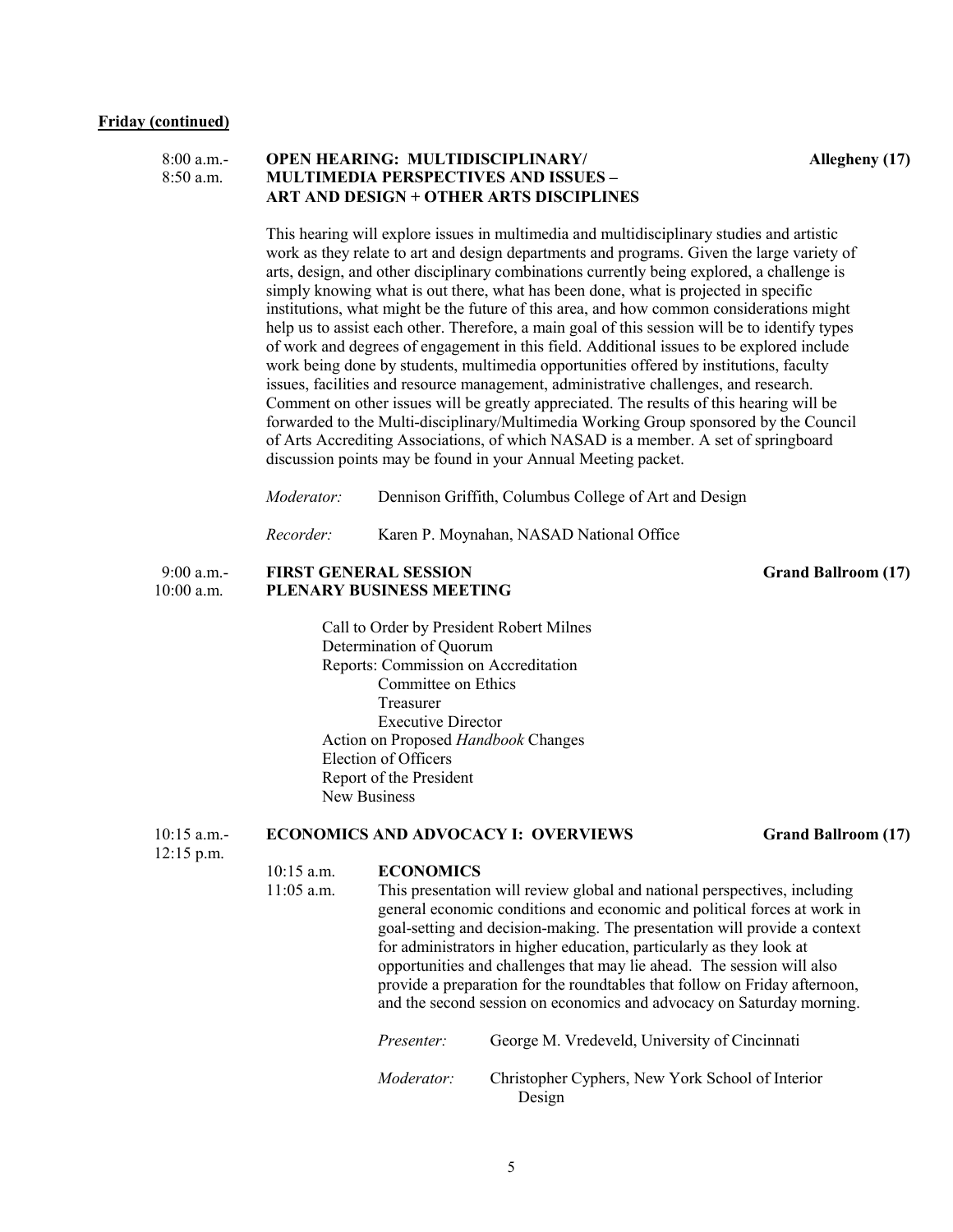#### 11:15 a.m.- **ADVOCACY**

12:15 p.m.

This presentation will provide an overview focusing on the nature of advocacy as a conceptual structure and creative framework. For example, how can we better understand advocacy, take wise action using it, treat it with a sense of humor, and keep it in perspective? What is the basic conceptual relationship between advocacy and economic issues and decisions in higher education? This presentation will provide a preparation for the roundtables that follow on Friday afternoon, and the second and third sessions on economics and advocacy on Saturday morning.

*Presenters:* Kristi Nelson, University of Cincinnati Jay Kvapil, California State University, Long Beach Samuel Hope, NASAD National Office

#### 2:00 p.m.- **ROUNDTABLES**

3:30 p.m.

The roundtable sessions provide an opportunity to ask questions of peers regarding issues important to your institution. Discussion will begin with the topics of economics and advocacy, based on the previous sessions. Additional topics may be brought forth from the floor. Discussion comments and issues gathered by session Recorders will be considered by the NASAD Executive Committee in the future work of the Association. .

| Group 1: | Private institutions with art/design<br>major enrollment less than 300                                                                             | Allegheny (17)    |
|----------|----------------------------------------------------------------------------------------------------------------------------------------------------|-------------------|
|          | Moderator: Karene Tarquin Faul, College of Saint Rose<br>Stephen Ellis, Cooper Union for the Advancement of<br><i>Recorder:</i><br>Science and Art |                   |
| Group 2: | Private institutions with art/design<br>major enrollment of 300+                                                                                   | Urban $(17)$      |
|          | <i>Moderator:</i> Allen Sabinson, Drexel University<br>John M. Sullivan, Watkins College of Art & Design<br><i>Recorder:</i>                       |                   |
| Group 3: | Public institutions with art/design<br>major enrollment less than 200                                                                              | Frick (CL)        |
|          | Moderator: Robert Gibson, Mississippi University for Women<br>Recorder: Charles Carraway, Jackson State University                                 |                   |
| Group 4: | Public institutions with art/design<br>major enrollment of 201-350                                                                                 | Conference A (CL) |
|          | <i>Moderator:</i> Benjamin Withers, University of Kentucky<br><i>Recorder:</i> Cynthia Clabough, State University of New York,<br>Oswego           |                   |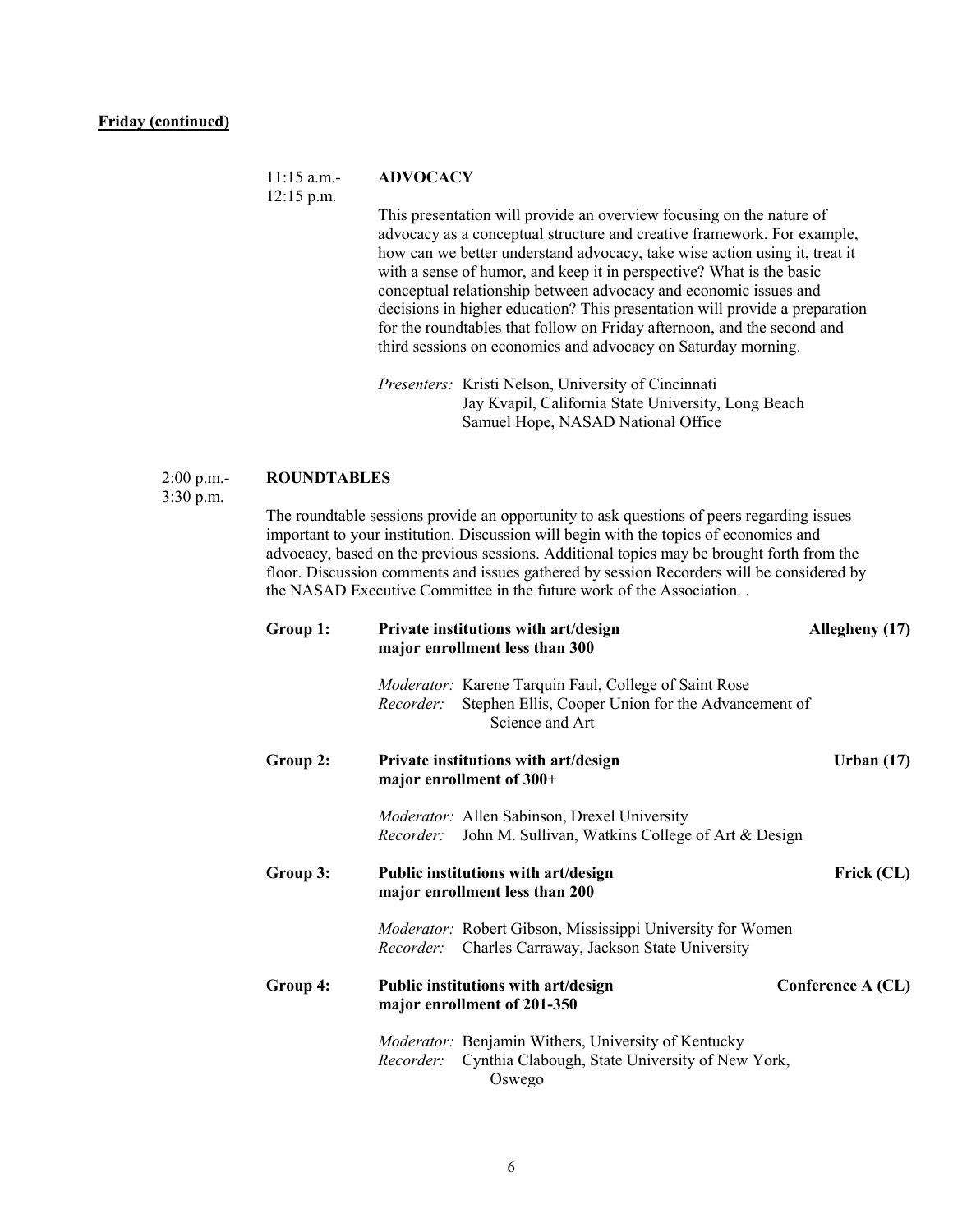#### **Friday (continued)**

| $2:00$ p.m.-<br>$3:30$ p.m. |          | <b>ROUNDTABLES</b> (continued)                                                                                                     |                              |  |  |
|-----------------------------|----------|------------------------------------------------------------------------------------------------------------------------------------|------------------------------|--|--|
|                             | Group 5: | Public institutions with art/design<br>major enrollment of 351-550                                                                 | <b>Lawrence Welk (ML)</b>    |  |  |
|                             |          | <i>Moderator:</i> Stephanie Smith, Youngstown State University<br>Jean Nagy, Middle Tennessee State University<br><i>Recorder:</i> |                              |  |  |
|                             | Group 6: | Public institutions with art/design<br>major enrollment of 551+                                                                    | <b>Bob/Delores Hope (ML)</b> |  |  |
|                             |          | <i>Moderator:</i> Benjamin Christy, Buffalo State College<br>Recorder: Richard Young, Boise State University                       |                              |  |  |

#### 3:45 p.m.- **ORIENTATION TO FORMATS B AND C FOR SELF-STUDY Monongahela (17)**

5:15 p.m.

NASAD has two new optional formats for self-study. Each starts with its own perspective to foster a review against NASAD standards and an analysis of future challenges and opportunities. In the NASAD accreditation process, institutions choose among the two new formats, the traditional or standard format, or, under certain conditions, their own approach.

This workshop will demonstrate features intended to reduce data-gathering so that the focus of the self-study can be on analysis and projection. The session will include suggestions about ways of using the formats to accomplish specific institutional objectives, and present a set of questions to ask when deciding which format to use.

Please note: This session is focused almost exclusively on Formats B and C. An orientation to the entire NASAD accreditation process will be held on Saturday from 10:00 a.m. – 1:15 p.m.

Karen P. Moynahan, NASAD National Office Samuel Hope, NASAD National Office

#### 3:45 p.m.- **ART AND DESIGN IN PITTSBURGH Grand Ballroom (17)**

5:15 p.m.

Pittsburgh has been the site of a surprisingly rich and eclectic visual arts community for many years. It is home to major museums like the Carnegie Museum of Art and The Andy Warhol Museum, as well as distinguished smaller ones like the Frick Art Museum and the Mattress Factory. Art education is a significant part of most of the metropolitan area's more than two dozen colleges and universities. In addition, Pittsburgh hosts many grass-roots arts efforts and over 100 galleries; its funding community has been generous and supportive of both start-ups and established organizations. This panel will provide an overview of Pittsburgh's visual arts scene and its relationship to the city's unique history and identity.

| <i>Panelists:</i> | Sue Abramson, Pittsburgh Filmmakers<br>Jeff Ritter, La Roche College<br>Susanne Slavick, Carnegie Mellon University |
|-------------------|---------------------------------------------------------------------------------------------------------------------|
| <i>Moderator:</i> | Brady Lewis, Pittsburgh Filmmakers                                                                                  |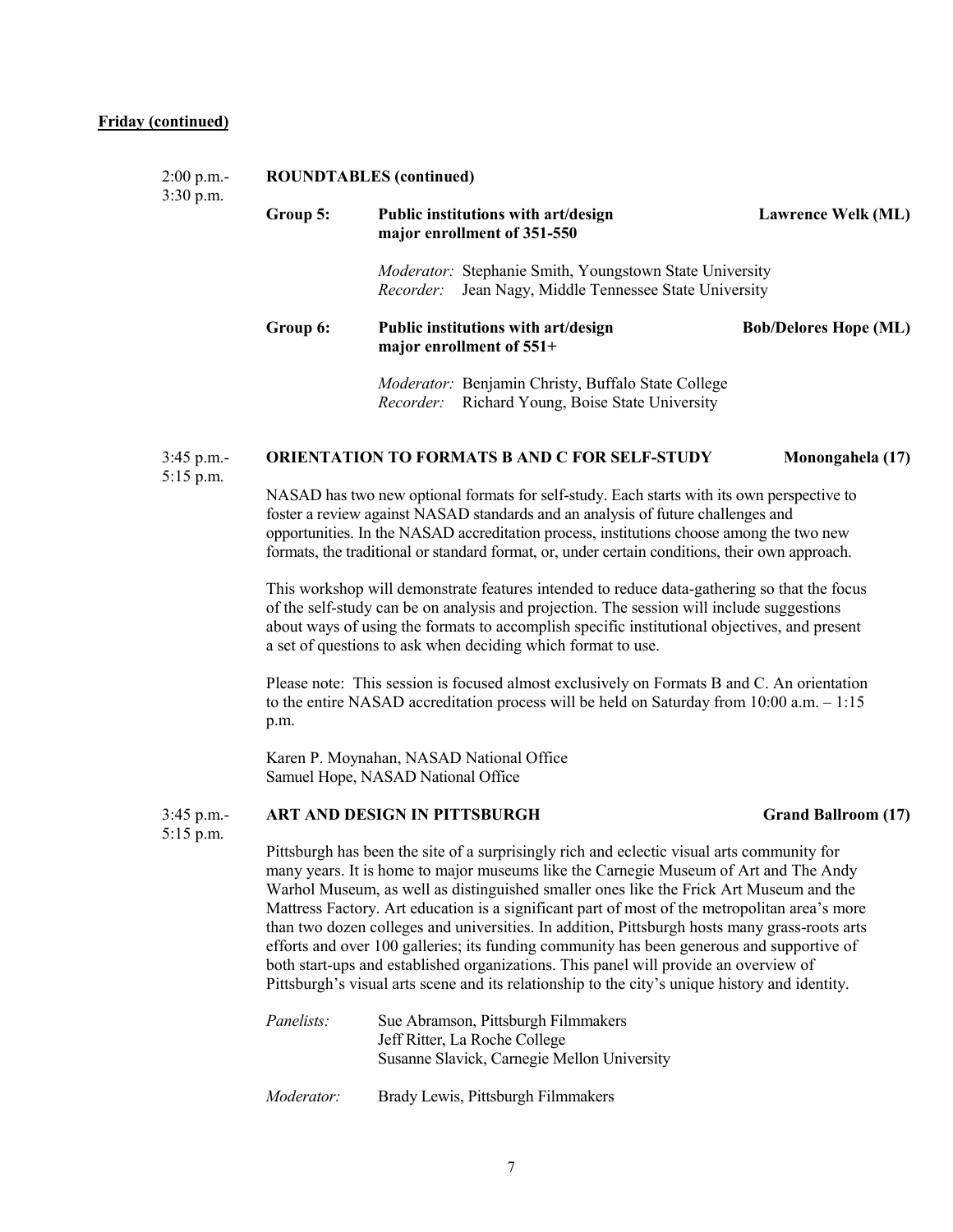#### **Friday (continued)**

| $6:30$ p.m.-<br>$7:30$ p.m. | (Cash Bar)                   | <b>RECEPTION FOR THE ASSOCIATION</b>                           | Urban $(17)$               |
|-----------------------------|------------------------------|----------------------------------------------------------------|----------------------------|
| 7:30 p.m.-<br>$10:00$ p.m.  | <b>ANNUAL AWARDS BANQUET</b> |                                                                | <b>Grand Ballroom (17)</b> |
|                             | Moderator:                   | Robert Milnes, University of North Texas                       |                            |
|                             | Fellowship:                  | Ray Allen, Maryland Institute College of Art                   |                            |
|                             | Citation:                    | Robert Irwin, San Diego, CA<br>Bill Strickland, Pittsburgh, PA |                            |

#### **Saturday, October 17**

| 7:00 a.m.- | <b>CONTINENTAL BREAKFAST FOR THE ASSOCIATION</b> | Urban $(17)$ |
|------------|--------------------------------------------------|--------------|
| 8:30 a.m.  |                                                  |              |

#### 8:45 a.m.- **SECOND GENERAL SESSION Grand Ballroom (17)** 9:45 a.m. **ECONOMICS AND ADVOCACY II: PRESENTATIONS**

Typical economic conditions bring all sorts of pressures to bear on decision-making within academic institutions. While no institution or no administrative challenge is exactly the same, there are some general approaches to making the case for institutions and programs of art and design in difficult economic times. For example, to what extent do advocacy approaches and messages change? What are some principles for making effective decisions and advocacy regarding priorities? What kind of questions should we ask ourselves to avoid making choices that reduce our ability to return to full capacity or development further once economic conditions have improved? What are the similarities and differences between making the case internally and externally? What is the role of the art/design administrator in educating other decision-makers about the ramifications of particular decisions?

| <i>Presenters:</i> | Samuel Hoi, Otis College of Art and Design       |  |
|--------------------|--------------------------------------------------|--|
|                    | Georgia Strange, University of Georgia           |  |
|                    | Happy Fernandez, Moore College of Art and Design |  |
|                    |                                                  |  |

*Moderator:* Peter Barna, Pratt Institute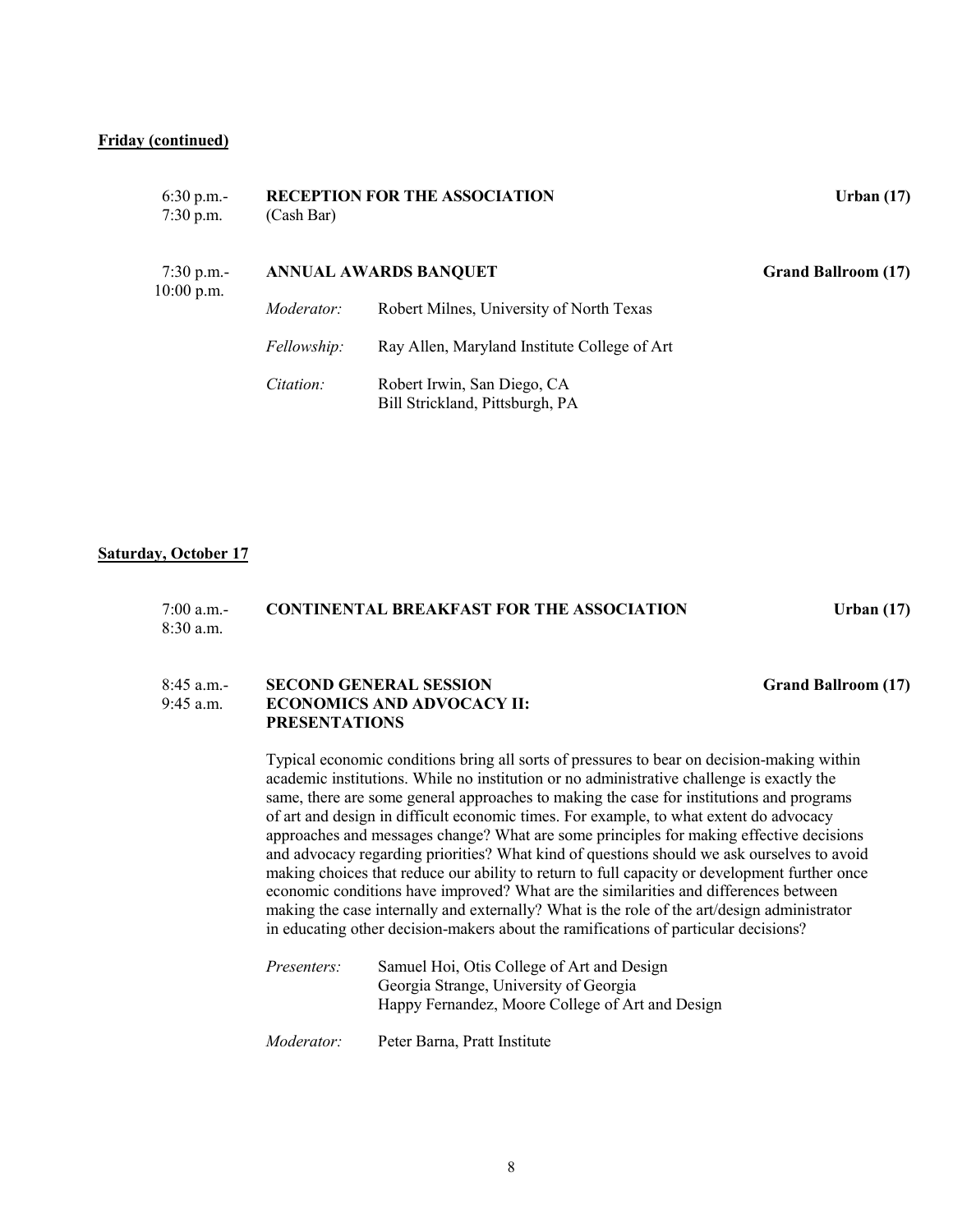#### 10:00 a.m.- **INTEREST-GROUP SESSIONS**

11:30 a.m.

#### **(1) ECONOMICS AND ADVOCACY III: Conference B (CL) ROUNDTABLE AND OPEN DISCUSSION**

This session provides an opportunity for interested attendees to continue discussing connections between economic conditions and advocacy.

*Resources:* Samuel Hoi, Otis College of Art and Design Georgia Strange, University of Georgia Happy Fernandez, Moore College of Art and Design

*Moderator:* Peter Barna, Pratt Institute

#### 10:00 a.m.- (**2) PREPARATION OF GRADUATE Grand Ballroom (17)** 11:30 a.m. **STUDENTS FOR TEACHING**

Many students enrolled in advanced graduate degrees will be full-, part-time, or adjunct teachers at some point in their careers. This fact produces rationale and incentive for addressing the question of teacher preparation during graduate study. The most common approach is graduate teaching assistantships. These and other approaches such as mentoring programs, as well as coursework and/or literature related to pedagogy and teaching models are intended to develop teaching competence and are used in various ways in individual institutions and programs. This session will begin with an overview presentation. Attendees will hear what has been learned during the course of preparing future faculty through projects of the Council of Graduate Schools. Further information will be provided by representatives of graduate programs in NASAD member institutions. The session will then turn to a discussion among attendees with opportunities for individual questions to the entire group..

| <i>Presenter:</i> | Daniel Denecke, Council of Graduate Schools                                                                                                               |
|-------------------|-----------------------------------------------------------------------------------------------------------------------------------------------------------|
| Responders:       | Stacey McKenna, Maryland Institute College of Art<br>Charles Garoian, Pennsylvania State University<br>Katerina Ruedi Ray, Bowling Green State University |
| Moderator:        | Stan Trecker, Art Institute of Boston at Lesley University                                                                                                |

#### **(3) BACCALAUREATE AND ASSOCIATE DEGREE Allegheny (17) RELATIONSHIPS**

A significant number of reasoned and documented projections indicate that twoyear associate degree-granting institutions will play an increasing role in the preparation of students who continue and obtain baccalaureate degrees. The U. S. population is growing, but few new institutions are being built. Many individuals must obtain their collegiate education close to home. Economic pressures and credit-hour caps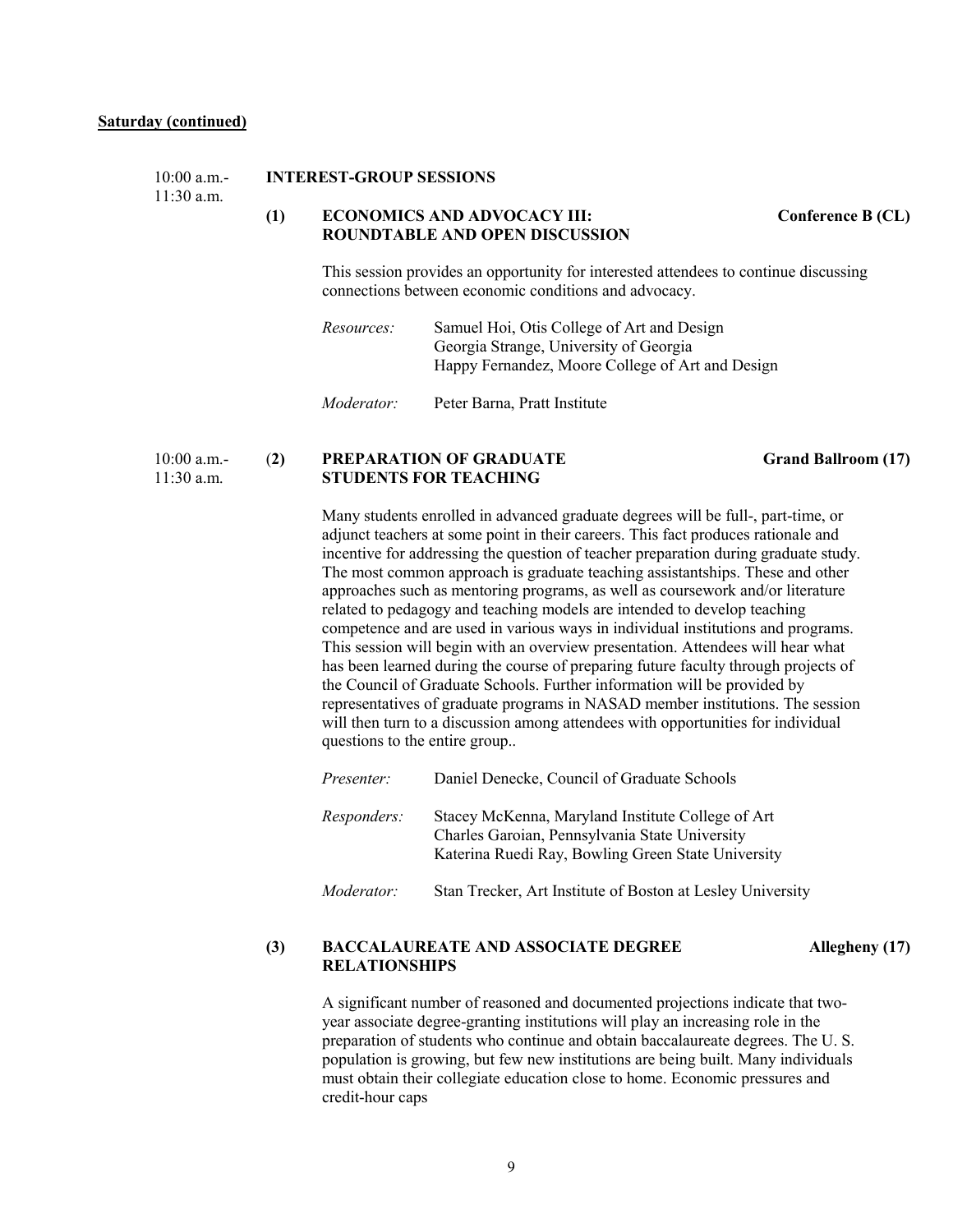#### 10:00 a.m.- **(3) BACCALAUREATE AND ASSOCIATE DEGREE Allegheny (17)** 11:30 a.m. **RELATIONSHIPS (continued)**

are focusing states and localities on articulation agreements and curricular continuity. This session will explore these issues as a basis for presenting and considering what administrators should know and think about as local decisionmaking occurs.

| <i>Presenters:</i> | Stephen Black, Vincennes University                   |
|--------------------|-------------------------------------------------------|
|                    | Charles Grieb, California State University, Fullerton |
|                    | Sally Struthers, Sinclair Community College           |
|                    | Sally Parsonson, Art Institute of Atlanta             |
|                    |                                                       |
| <i>Moderator:</i>  | Sally Packard, Sage College of Albany                 |

#### 10:00 a.m.- **OPEN HEARING: EMERGING FRICK (CL)** 11:30 a.m. **CURRICULAR ISSUES IN DESIGN**

This hearing will provide a focused opportunity to exchange ideas and concerns about future curricular issues in design. Given that design definitions, content, and practice are evolving rapidly, what specific curricular implications seem apparent or forthcoming for your institution? Questions associated with discipline blurring, flexibility in a dynamic environment, technological impacts and expansions, and development of new design specializations will be brought forward for discussion. Both undergraduate and graduate education will be considered. A list of issues to be addressed is located in your annual meeting packet. Additional issues will be welcome. Our goal is a detailed identification of curriculum-related concerns by institutions preparing professionals for the next 40 years of design. The results of the hearing will be shared with the NASAD Working Group on Design and Design Education.

| Moderator: | Karen Monzel Hughes, University of Cincinnati |
|------------|-----------------------------------------------|
| Resource:  | Eric Anderson, Carnegie Mellon University     |
| Recorder:  | Mark Marion, NASAD National Office            |